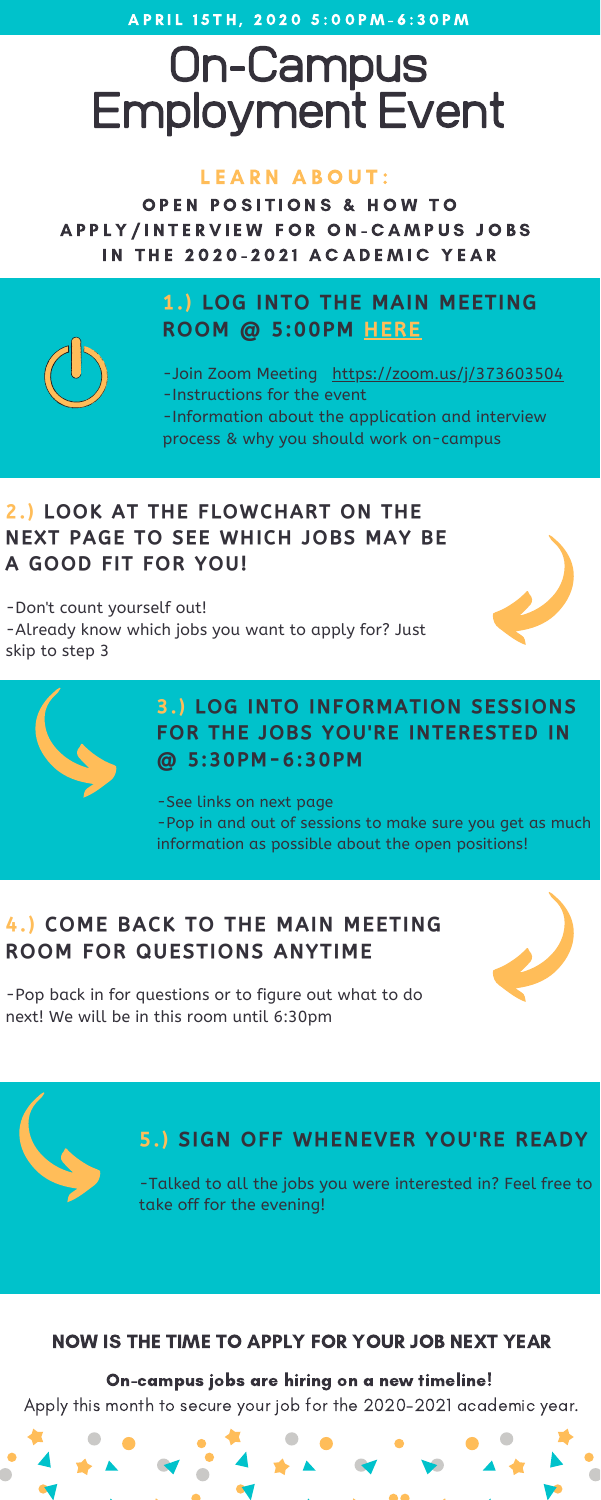Peer Consulting MESA Mentor Testing Center

Campus Life Peer Ambassador ASOIT

**Helping other learn new skills**

**Working with diverse groups of people**

**Making complex ideas easy to understand**

**Putting other's needs above my own**



**Being a self-starter, don't need a lot of direction**

**Being organized and keeping to a schedule**

**Creative problem solving and design**

**Working on a team**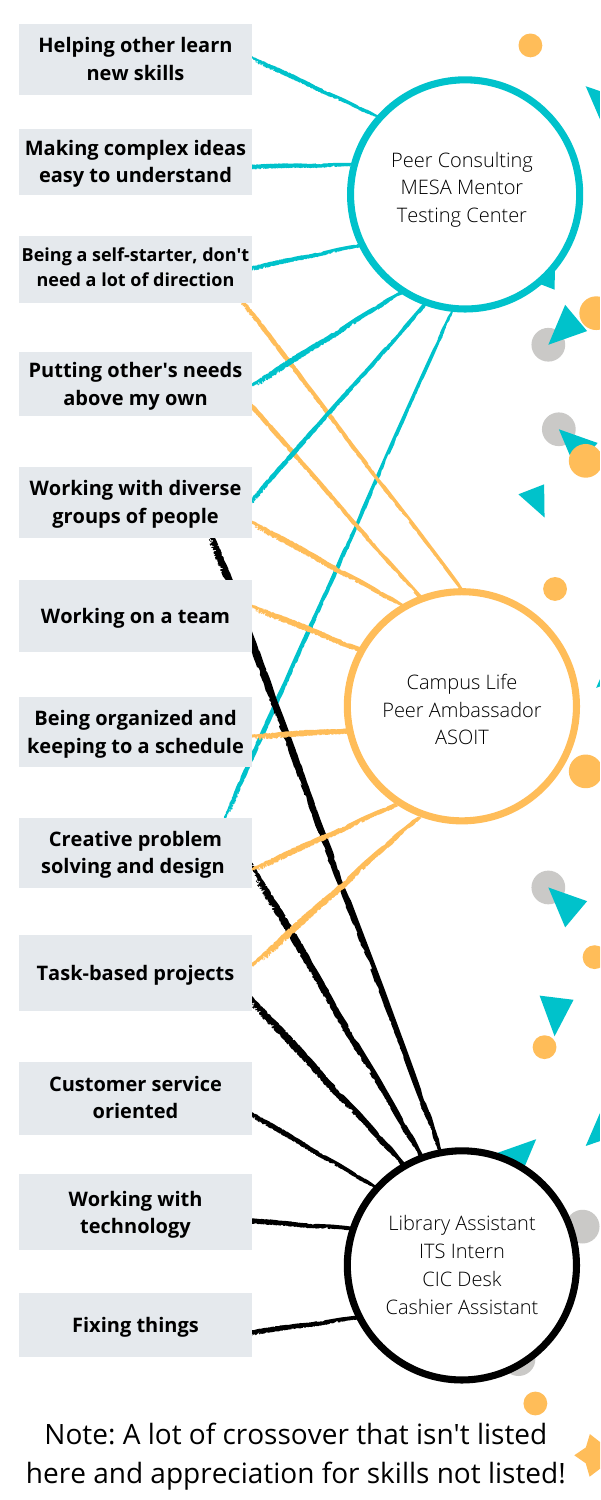# On-Campus Employment Event

OPEN POSITIONS FOR 2020-2021:

#### PEER CONSULTANT:

Ask questions, express your interest, find a great fit!

#### POP INTO THESE MEETINGS BETWEEN 5:30-6:30 TO HEAR FROM STUDENTS CURRENTLY IN THE ROLE!

Join Zoom Meeting: [https://oregontechonline.zoom.us/j/96880560645?](https://oregontechonline.zoom.us/j/96880560645?pwd=dmhSZzRZNWRRMFp5a0hnRmlKTkY3UT09) pwd=dmhSZzRZNWRRMFp5a0hnRmlKTkY3UT09

#### TESTING CENTER ASSISTANT:

#### ITS INTERN:

#### MESA MENTOR:

#### PEER AMBASSADOR:

#### CASHIER ASSISTANT:

Join Zoom Meeting: <https://oregontechonline.zoom.us/j/369469676>

Email Jeff Hower for more information: jeff.hower@oit.edu

#### LIBRARY ASSISTANT:

Join Zoom Meeting: <https://oregontechonline.zoom.us/j/523192305>

Join Zoom Meeting: <https://oregontechonline.zoom.us/j/685761055>

Join Zoom Meeting: <https://oregontechonline.zoom.us/j/691049122>

Join Zoom Meeting: <https://oregontechonline.zoom.us/j/749623776>

#### ASOIT OFFICER:

Join Zoom Meeting: <https://oregontechonline.zoom.us/j/948973416>

Join Zoom Meeting: <https://oregontechonline.zoom.us/j/508040008>

#### CAMPUS INFORMATION CENTER:

Join Zoom Meeting: <https://oregontechonline.zoom.us/j/291296189>

#### CAMPUS LIFE ASSISTANT: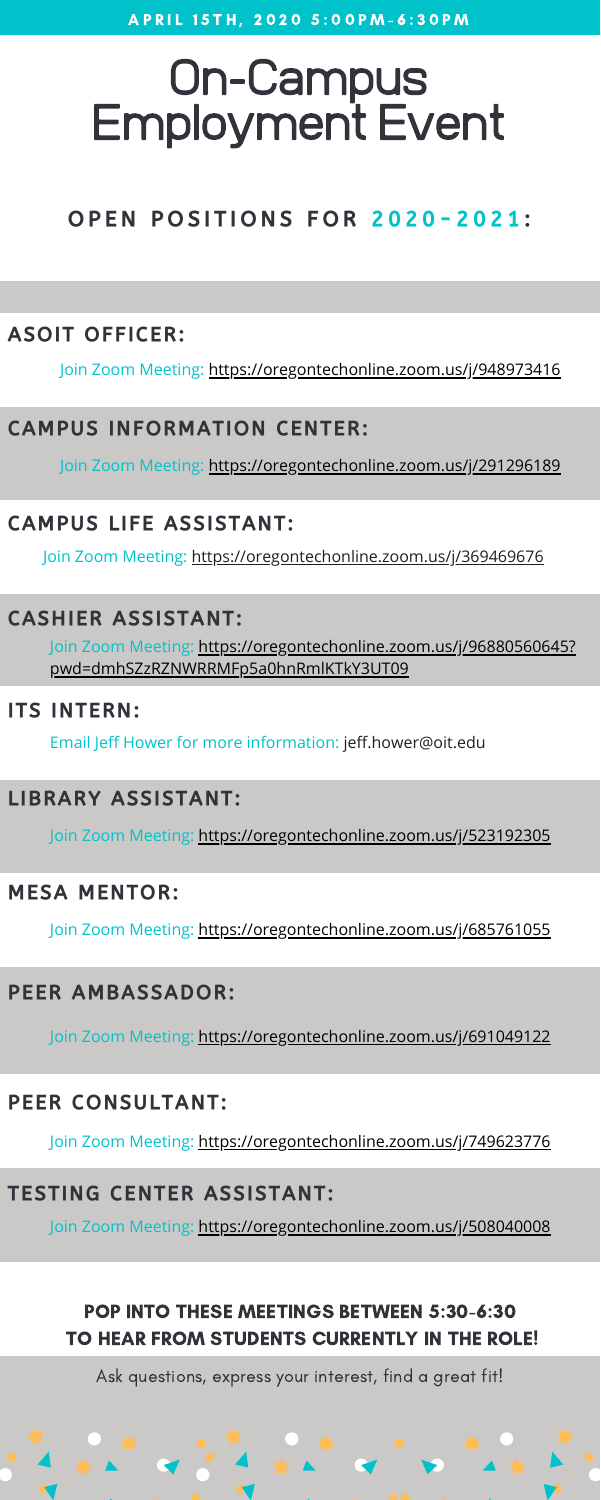All on-campus jobs are advertised on Handshake. Create an account and apply [here](https://oit.joinhandshake.com/login)



Don't forget to check which campus the position is posted for. Look for the **PM**! Positions listed [here.](https://www.oit.edu/career-services/students/working-on-campus/job-postings)



#### On-Campus Jobs: FAQ

Follow [this link](https://www.oit.edu/career-services/students/working-on-campus/on-campus-jobs-faq) for answers to the most asked questions about on-campus jobs!



#### **Need help with your resume? Cover letter? Interview?**

Get help from Career Services! Make an appointment through handshake to meet with Jennifer Kass.





Go to Handshake via Techweb (select the Jobs & Careers tile) Select Career Center at the top, then Appointments in the dropdown menu.

#### Apply on Handshake

#### Quick Search

#### **Confused about Federal Work Study (FWS)?**

[Click](https://www.oit.edu/career-services/students/working-on-campus) to learn [more!](https://www.oit.edu/career-services/students/working-on-campus)